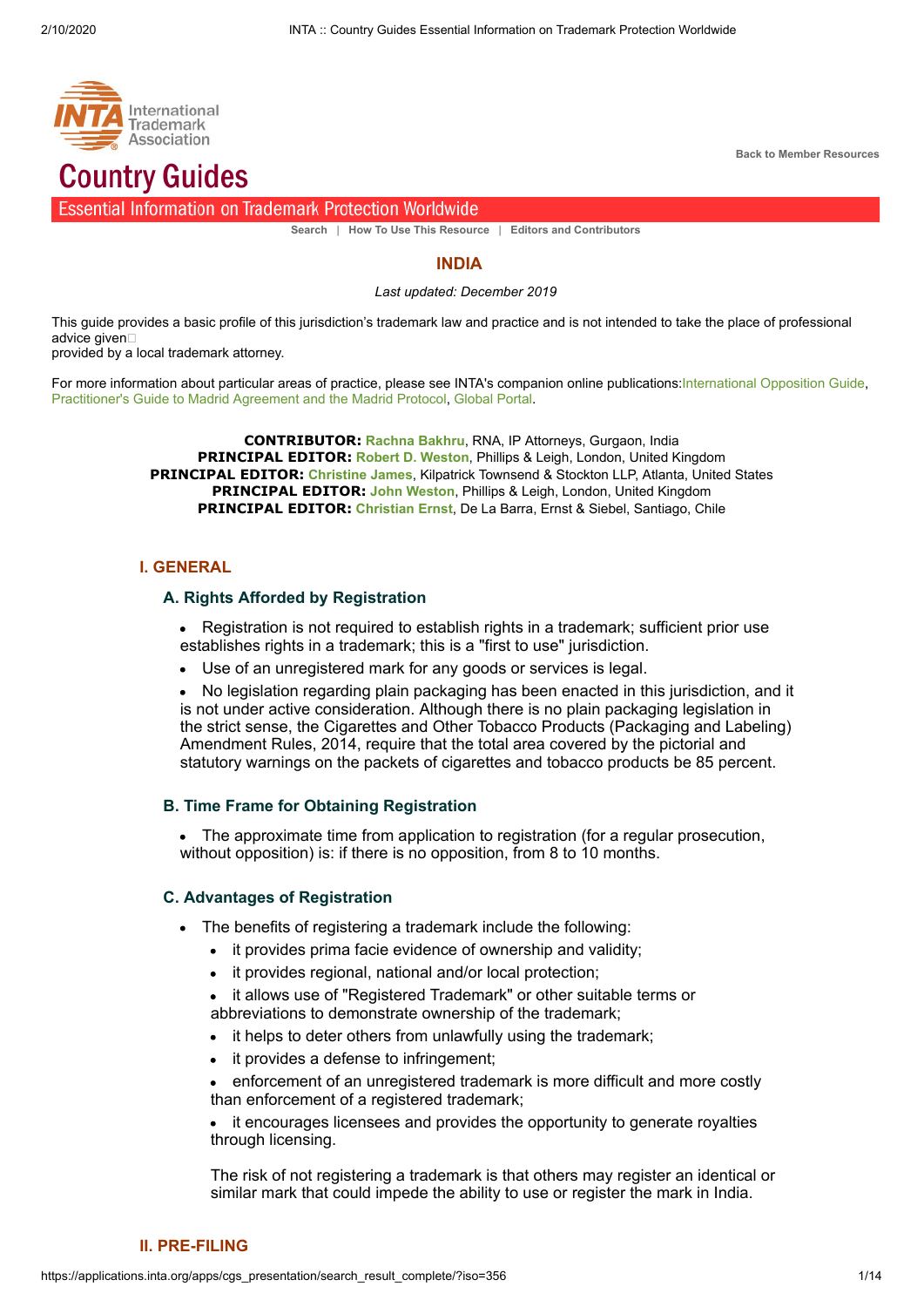## **A. Registrable Trademarks**

The following signs that can be reproduced graphically and are capable of distinguishing the goods or services of one person or entity from another are registrable as a trademark:

words;

• names (As per the Trade Marks Act, personal names cannot be registered. However, in exceptional cases, if strong evidence of prior use is filed, the Registrar may grant registration.);

- devices;  $\bullet$
- certain three-dimensional shapes;

colors (So far it is difficult to register a single color at the Indian Trade Marks Registry; however, color combinations can be registered provided evidence of use is filed to prove acquired distinctiveness.);

slogans (It is difficult to obtain registration for slogans; however, the chances of success can improve if sufficient evidence of prior use is filed in support of the application.);

- sounds;  $\bullet$
- trade dress/get-up;
- holograms.

For general information about non-traditional marks, see:

Topic Portal:<http://www.inta.org/Advocacy/Pages/Non-traditionalMarks.aspx>

[Fact Sheet: http://www.inta.org/TrademarkBasics/FactSheets/Pages/NontraditionalTrademarksFactSh](http://www.inta.org/TrademarkBasics/FactSheets/Pages/NontraditionalTrademarksFactSheet.aspx) eet.aspx

[For information about protecting trade dress, see: http://www.inta.org/TradeDress/Pages/TradeDress.a](http://www.inta.org/TradeDress/Pages/TradeDress.aspx) spx

The special requirements for the registration of three-dimensional shapes are: The reproduction of the trademark shall consist of a two-dimensional graphic or photographic representation of the mark presented in at least three different views of the trademark (the applicant may further be asked to present the mark in five additional angles of viewing within two months) and a description of the mark. Additionally, if the aforementioned views do not suffice, the applicant may be asked to submit a specimen of the shape along with the application.

As for the overall distinctiveness test for shape marks in Indian practice, the most important criterion to be taken into account is whether the mark in question is sufficiently distinctive to distinguish the goods/services for which it is used in the eyes of the consumers.

The special requirements for the registration of colors are: It is advisable to file a clear representation of the color combination and robust evidence of use to support the application.

The special requirements for the registration of sounds are: A reproduction of the same shall be submitted in the MP3 format not exceeding 30 seconds in length, recorded on a medium that allows for easy and clearly audible replaying, accompanied by a graphic representation of its notations.

There are no special requirements for the registration of trade dress. However, it is advisable to file strong evidence of use in support of acquired distinctiveness.

There are no special requirements for the registration of holograms.

Marks registered in black and white or grayscale are construed broadly to protect the mark both as registered and in other color combinations.

In addition to regular trademark registrations, the following types of trademarks are registrable:

- collective marks;
- certification marks:
- well-known marks (Provisions have been introduced under the new Trade Marks Rules, 2017 to register a mark as a well-known mark.):
- service marks.

Retail services are registrable provided that the nature of the retail services is clearly identified.

The following are not registrable as trademarks: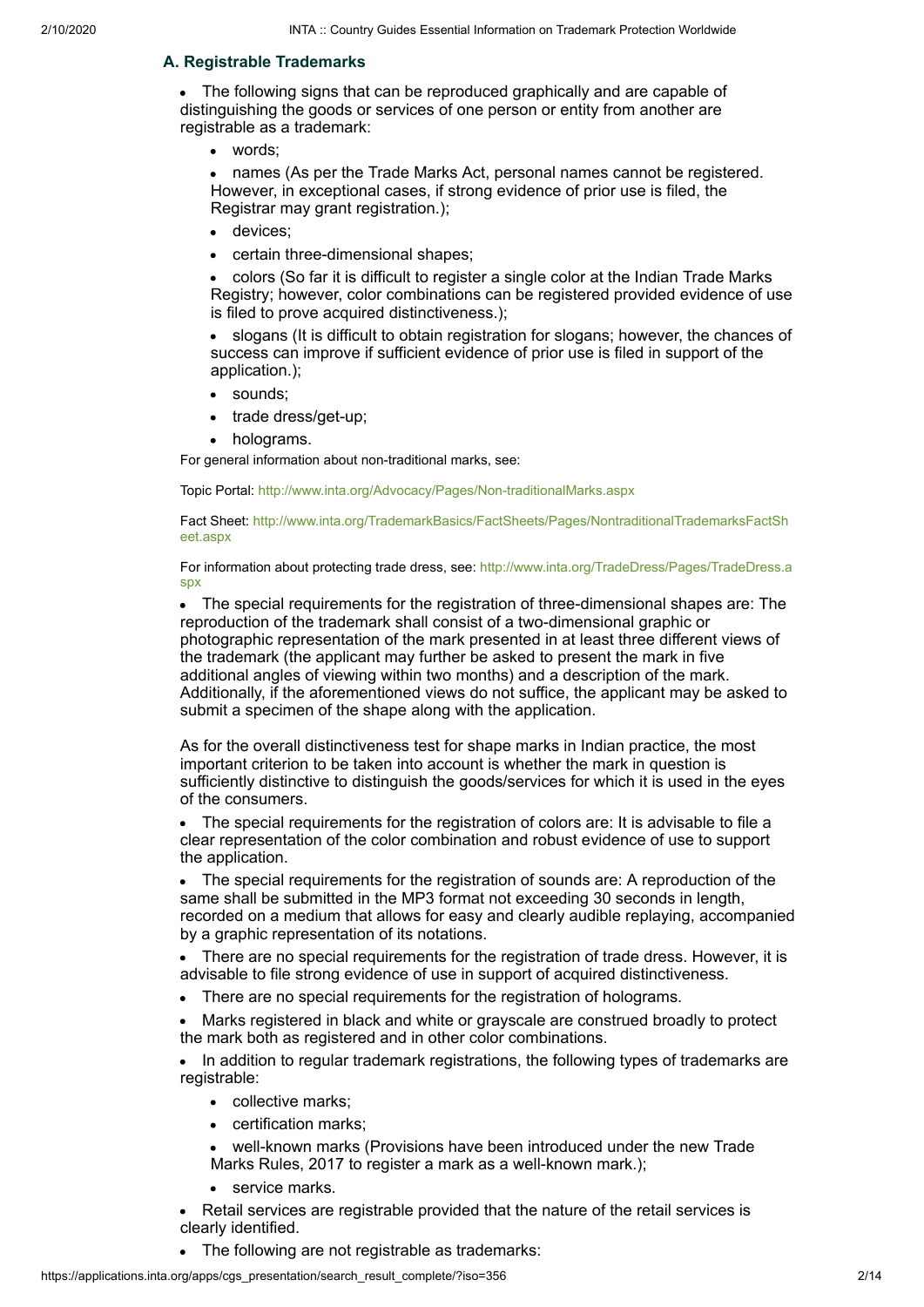- marks contrary to moral standards or public order;
- generic terms;

names, flags or symbols of states, nations, regions or international organizations;

non-distinctive trademarks, absent a showing of acquired distinctiveness (secondary meaning);

- marks that function principally as surnames;
- marks that function principally as geographic location names (but not georaphical indications or appellations of origin).
- Geographical indications (GIs) are protected in this jurisdiction.
- GIs are protected by way of:

special laws for the protection of geographical indications or appellations of origin (India enacted a special law, called The Geographical Indications of Goods (Registration and Protection) Act, 1999, for protection of GIs.).

The following products or categories are subject to GI protection in this jurisdiction: The GI register is classified into 34 classes of goods. The classification is based on the international classification of goods for the purpose of registration of geographical indications.

## **B. Searching**

While conducting a private pre-filing search is not mandatory, it is recommended in that it can:

- save the applicant the time, effort and cost entailed in developing, adopting and applying to register a trademark in which someone else has prior rights;
- disclose additional potentially conflicting trademarks, e.g., prior unregistered  $\bullet$ rights such as those gained at common law.
- The national office is accessible online at the following URL: [http://www.ipindia.nic.in](http://www.ipindia.nic.in/).

[The official register can be searched online at the following URL:](https://ipindiaonline.gov.in/tmrpublicsearch/frmmain.aspx) https://ipindiaonline.go v.in/tmrpublicsearch/frmmain.aspx.

## **C. Use**

- An applicant benefits from pre-filing use of a trademark.
- The benefits of pre-filing use are:

 $\bullet$ Use may demonstrate acquired distinctiveness (secondary meaning) and help to overcome an objection to an application to register the trademark on the ground of non-distinctiveness. Use of the mark is always advantageous. The first person to use a mark has the right to such mark, even if another party subsequently registers it. In other words, India is a first-to-use jurisdiction and first use of a mark is superior to registration. Prior use of the mark is not a requirement for filing, but where prior use is extensive, it is possible to initiate an action for passing off.

- When a mark is not registered, use of that mark may provide the following benefits:
	- Protection against infringement may be available for marks with substantial and longstanding use that are not registered. As set out above, India is a first-touse jurisdiction, where use of a mark gives rise to common law rights. Such rights can help establish priority of rights if the mark comes under challenge.
- Famous and/or well-known marks are protected via the following mechanism(s):
	- a determination by the court resulting from an action for infringement;

an application for declaration of a mark as well known can be filed at the Trade Marks Registry along with the prescribed fee.

## **D. International Treaties**

• India is a signatory to the following international treaties relating to intellectual property:

- Paris Convention;
- Nairobi Treaty;
- Madrid Agreement;
- Madrid Protocol;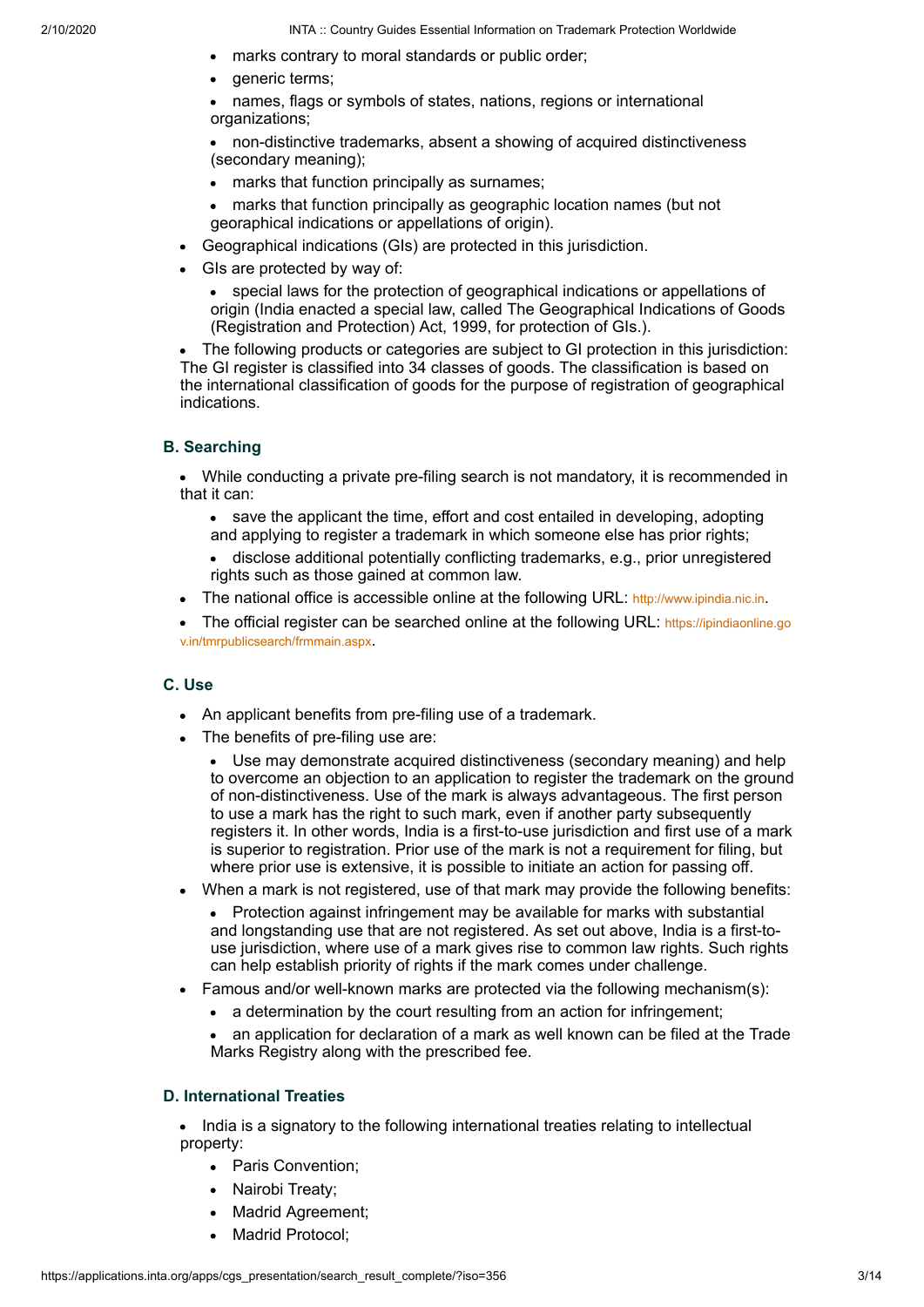- Nice Agreement;
- Vienna Agreement.

## **III. FILING**

#### **A. Requirements**

If the applicant is not domiciled in this jurisdiction, a local address for service must be provided.

- Joint applicants are permitted in this jurisdiction.
- Either actual use or intent to use is required for application.
- The following information is required to COMPLETE an application:
	- name and address of applicant;  $\bullet$
	- state or country of incorporation;  $\bullet$
	- description of trademark;

• representation of trademark (a depiction of the mark an applicant seeks to register);

- list of goods/services;
- power of attorney;
- statement of use (to be accompanied by an affidavit);
- dates of first use (dd/mm/yy format);
- statement of intention to use (if no statement of use);  $\bullet$
- official filing fee;  $\bullet$
- priority claim, where priority of an earlier application is claimed.

While ALL of the items noted in the list immediately above are required to COMPLETE an application, ONLY THE FOLLOWING ITEMS from that list are required in order to SECURE A FILING DATE:

- name and address of applicant;
- state or country of incorporation;
- representation of trademark (a depiction of the mark an applicant seeks to register);
- list of goods/services;
- dates of first use;
- statement of intention to use;
- official filing fee;
- priority claim, where priority of an earlier application is claimed.
- The list of goods and services in this jurisdiction may specify:
	- a list of the specific goods or services of interest, as per the current edition of the Nice Classification.

The following number of copies of the trademark must be submitted: The online process requires only one copy to be filed, except for three-dimensional marks (where three different views are required) and shape marks (where five different views are required). If the Registrar is not satisfied with any representation of the mark (applicable for all types), he may at any time require another representation satisfactory to him.

- In this jurisdiction, the following types of registrations are available:
	- national;
	- international.

This jurisdiction is a party to the Madrid Protocol but not the Madrid Agreement and may be designated in international applications.

This country is not a member of the European Union; a European Union Trade Mark registration (formerly a Community Trade Mark registration) is not effective in this jurisdiction.

No multinational regional registrations are available in this jurisdiction.

An international application is subject to the same registrability requirements and examination procedure as a locally filed application. (See the entry for the Madrid System.) An international application in which India is a designated country will go through same line of events with respect to the examination and registrability once it is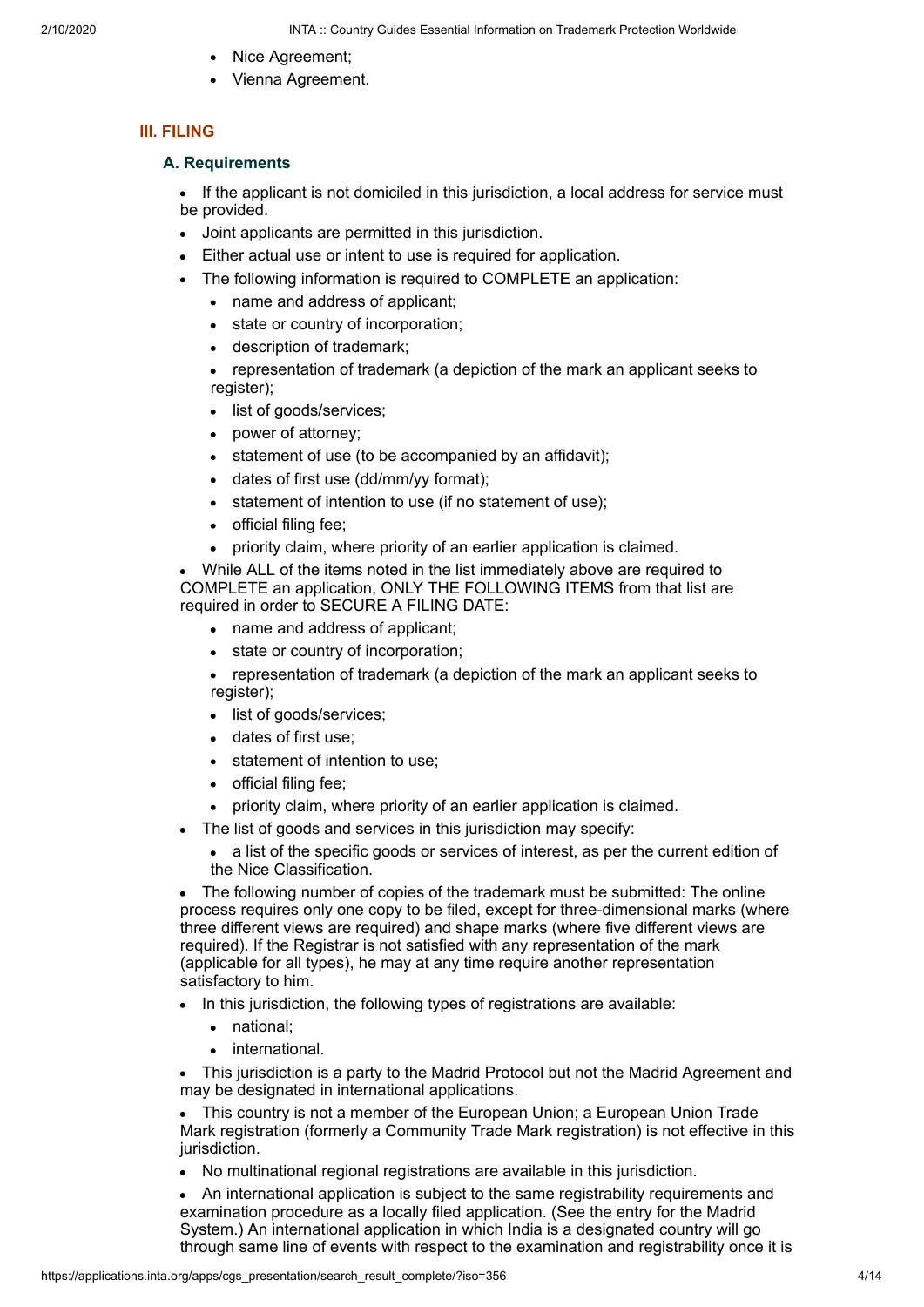2/10/2020 INTA :: Country Guides Essential Information on Trademark Protection Worldwide

forwarded to the Indian Trade Marks Registry after preliminary verification by the WIPO International Bureau. The examination of the international application will be done in the same manner as any local application. The only difference lies in adhering to the timelines as prescribed by the Madrid System for prosecuting international applications. Such timelines will not be applicable to local applications.

[Applications can be filed online at the following URL:](http://ipindiaonline.gov.in/trademarkefiling/online/welcomeForm.aspx) http://ipindiaonline.gov.in/trademarkefil ing/online/welcomeForm.aspx.

The official file can be accessed online at the following URL: [http://www.ipindia.nic.in](http://www.ipindia.nic.in/). The Trade Marks Registry has started updating and digitizing its records as part of the drive to improve the functioning of the Regisitry and to bring about transparency.

• Applications are officially searched as to prior trademarks. Typically, an application is examined within two to three months from the date of its filing, and, consequently, objections on relative and absolute grounds, if any, are raised.

## **B. Priority**

• If an applicant's home country is a signatory to the Paris Convention, the filing date of its home application can be claimed as the filing date in this jurisdiction, provided that its home application was filed within the fixed period of six months preceding the application in this jurisdiction.

An International Registration can be based on a national application or registration in this jurisdiction (Madrid Protocol).

# **C. Classification**

• This jurisdiction uses the Nice Classification System. For goods of Indian origin, the Registrar shall publish class-wise and an alphabetical index of such goods and services.

If a trademark is or will be used in more than one class of goods and/or services,  $\bullet$ one application can cover multiple classes of goods or multiple classes of services, but separate applications are also permitted.

For a multi-class application, the applicant must pay class fees on a per-class basis.

## **D. Representation**

- An application to register a trademark may be filed directly in this jurisdiction by:
	- a trademark representative/attorney/agent, even if not a citizen of or domiciled in the jurisdiction.

# **IV. APPLICATION**

## **A. Publication**

- The filing particulars of an application are made available to the public.
- The filing particulars are made available to the public:
	- through publication and online.
- The following application details are made available to the public:
	- mark:
	- name of applicant;
	- address of applicant;
	- state or country of incorporation of applicant;
	- application number;
	- application date;
	- goods/services;
	- priority claim information;
	- dates of first use (if provided by the applicant);
	- representation of trademark.

## **B. Examination**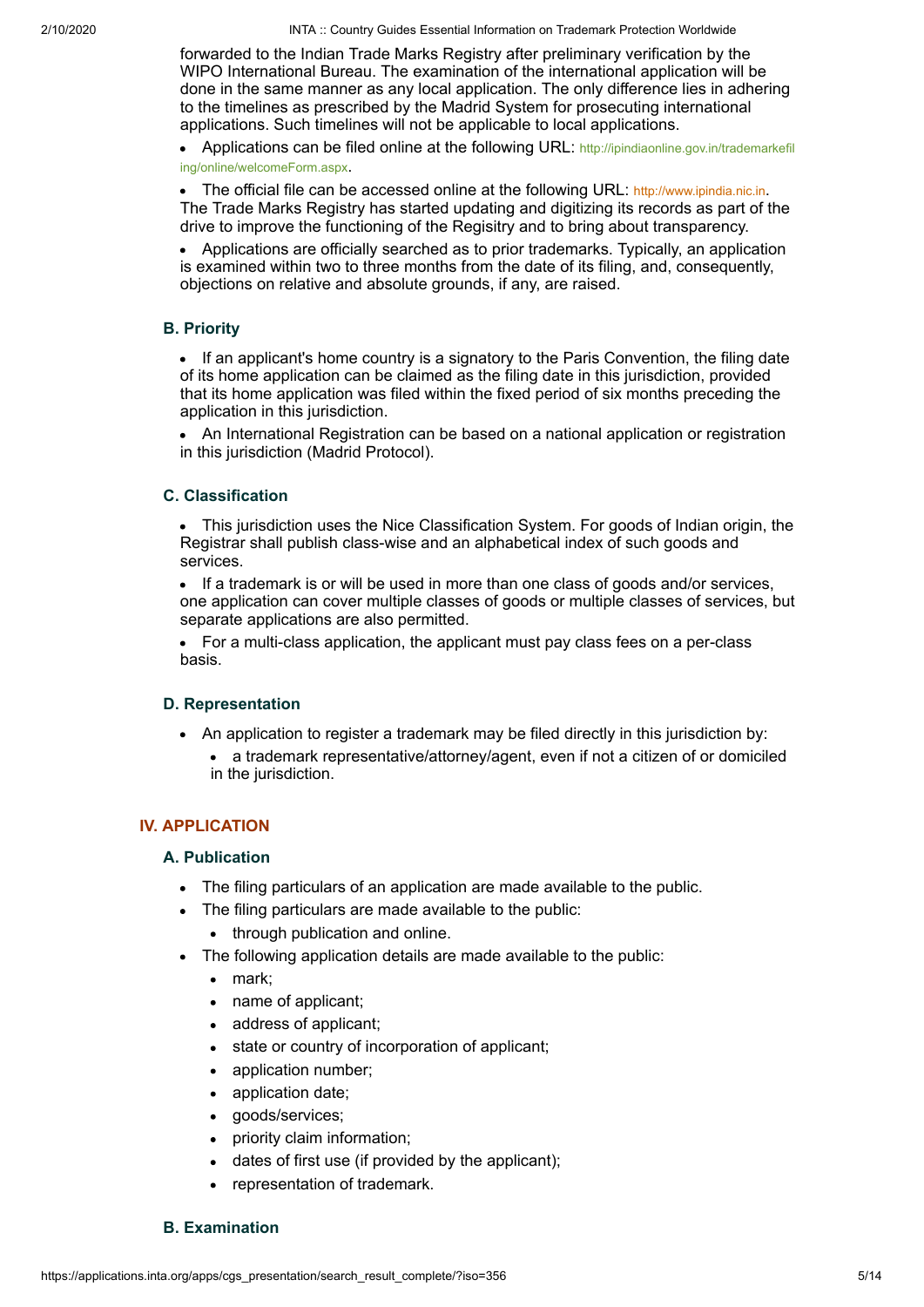- Applications are examined in respect of:
	- formalities: i.e., for compliance with the filing requirements;

• classification: i.e., to ensure that the goods or services fall within the class(es) listed in the application;

clarity: i.e., that descriptions are clear and understandable;  $\bullet$ 

descriptiveness: i.e., to check whether a trademark functions solely to provide information about the goods and services affiliated with the trademark;

distinctiveness: i.e., to ensure that trademarks are capable of being represented graphically and of distinguishing the goods or services of one individual or organization from those of other individuals or organizations;

deceptiveness: i.e., to check whether a trademark is of such a nature as to deceive the public (for instance, as to the nature, quality or geographic origin of the goods or services);

conflict with prior registration, prior-filed application or earlier unregistered rights resulting from an official search;

whether the mark contains or comprises any matter likely to hurt the religious susceptibilities of any class or section of the citizens of India; comprises or contains scandalous or obscene matter; or its use is prohibited under the Emblems and Names (Prevention of Improper Use) Act, 1950.

• If the local trademark authority issues a preliminary refusal to register a mark based on an earlier registration owned by another:

The existence of a valid coexistence agreement between the applicant and the cited registrant may be accepted as evidence permitting registration of the application; its acceptance is at the discretion of the trademark authority.

This jurisdiction does not have disclaimer practice (i.e., a practice whereby the applicant must disclaim any exclusive right to an element of a trademark that is not distinctive). As per the latest Registry practice, disclaimer has been done away with during the prosecution of an application. However, disclaimer can be made at the time of filing of an application.

- The order of the application process is as follows:
	- examination, publication, registration.

## **C. Prosecution**

Accelerated examination may be requested. As per the Trade Marks Rules, 2017, in addition to the examination, other steps, such as publication of the application and the opposition thereto, if any, till final disposal of the application, shall also be dealt with expeditiously, subject to such guidelines as may be published by the Registrar in the Trade Marks Journal.

A reason for acceleration is required. The following are considered acceptable reasons: The Trade Marks Act, 1999 does not lay down any specific grounds. A genuine need for acceleration would have to be shown on a case-to-case basis.

- A fee for acceleration is required.
- The following rights are established by a pending application:

• the filing date of the application establishes a home filing date for purposes of priority;

the pending application can be cited in official examination against a  $\bullet$ subsequent (later-filed) conflicting application;

 $\bullet$ the pending application can be used in a third-party opposition proceeding against a subsequent (later-filed) conflicting application.

## **D. Opposition**

- Opposition is available.
- Opposition is conducted pre-grant.
- The following can be grounds for opposition:
	- proprietary rights, such as an earlier conflicting registration;

the mark is descriptive, i.e., it consists of a sign or indication that may serve in trade to designate the kind, quality, quantity, intended purpose or value of goods or of rendering of services or other characteristics of goods or services;

• the mark is not distinctive;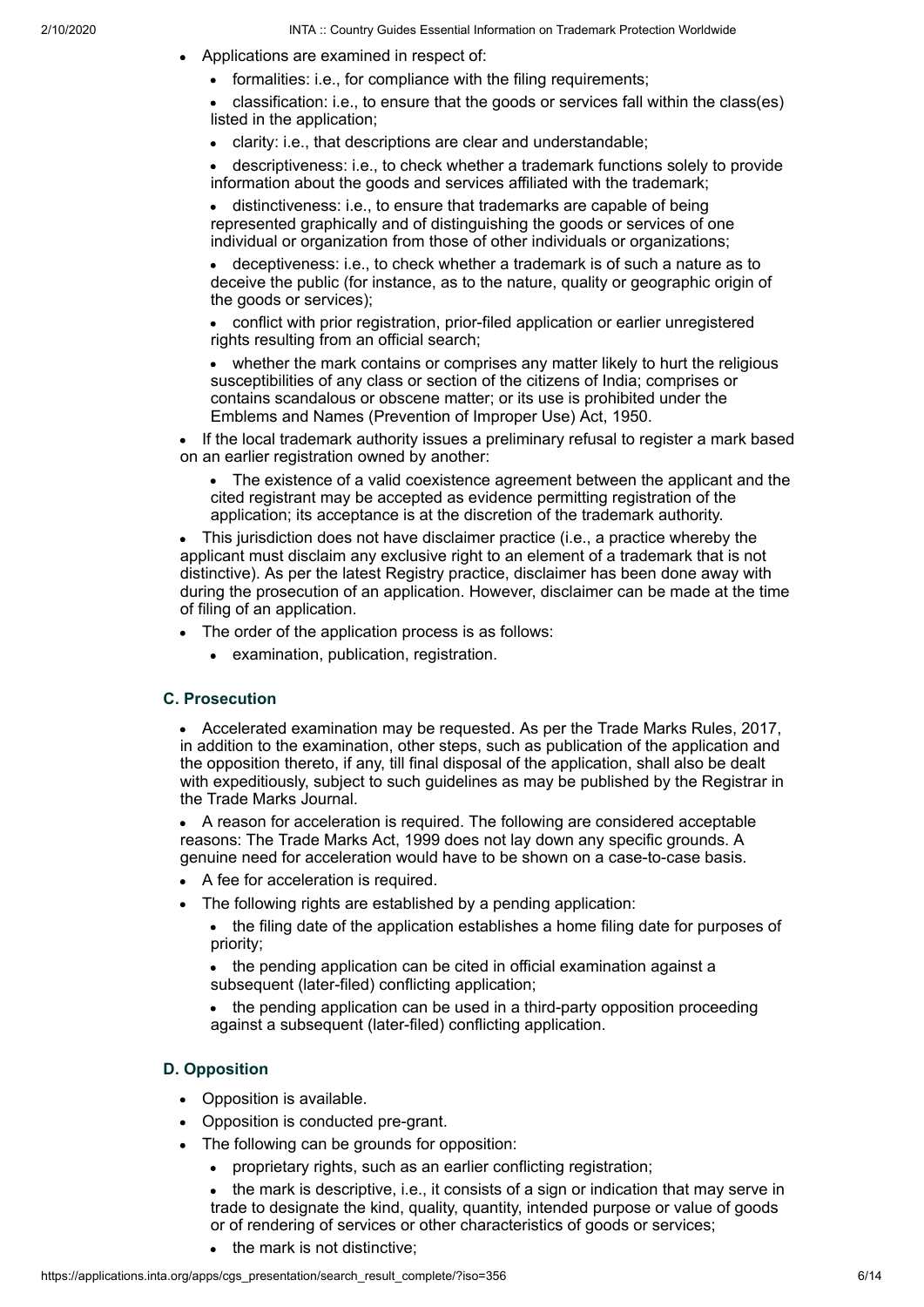- the mark is misleading, deceptive or disparaging;
- breach of copyright;

rights under Article 6bis of the Paris Convention (notorious or well-known mark);

rights under Article 6septies of the Paris Convention (registration in the name of the agent or other representative of the proprietor of the mark);

- rights under Article 8 of the Paris Convention (trade names);
- registered design rights;

rights in a personal name (grounds as specified in the Emblems and Names (Prevention of Improper Use) Act, 1950);

rights in a company name (grounds as specified in the Emblems and Names (Prevention of Improper Use) Act, 1950);

unauthorized use of specially protected emblems or national insignia (grounds as specified in the Emblems and Names (Prevention of Improper Use) Act, 1950);

the mark is generic, i.e., the mark consists exclusively of signs or indications that have become customary in the current language or in the bona fide and established practices of the trade;

• the mark is against public policy or principles of morality.

An application is published for opposition purposes after formal examination of the application.

The opposition period begins on the following date: the date on which the Trade Marks Journal is made available to the public.

The opposition period ends on the following date: An opposition may be filed within 120 days (4 months) from the date the Trade Marks Journal was made available to the public. This deadline is final and non-extendable.

- Anyone may initiate an opposition.
- Oppositions can be filed online.

## **E. Proof of Use**

Proof of use is required prior to the issuance of a registration or the issuance of a notice of allowance/acceptance. If use is claimed by the applicant, proof of use is required at the time of filing of the application, as per the Trade Marks Rules, 2017.

- Acceptable proof of use documents are:
	- declaration from proprietor;
	- specimens or samples of the trademark as used;
	- sales figures;  $\bullet$
	- details of goods/services for which the trademark has been used;
	- documents showing the territory in which the trademark has been used;
	- documents showing use by licensee.

As per Rule 25(2), the proprietor is required to file an affidavit/declaration stating use of the mark along with supporting documents. Therefore, while no specific documents are listed under the Rules, it will help establish use of the mark to file annual sales figures, details of goods/services for which the trademark has been used, documents showing the territory in which the trademark has been used, copies of publicity material or extracts, pamphlets, brochure, etc., bearing the subject mark that is/was available in India showing clearly the date and year of publication and any other information and documents showing the use of the mark in India.

#### **V. ASSIGNMENT, LICENSING, AND OTHER CHANGES TO TRADEMARK RECORDS**

#### **A. Assignment**

• An application can be assigned.

A registration can be assigned. There are regulations concerning partial assignment of registrations, so an Indian trademark attorney should be consulted in such a case.

An assignment of an application can be made for a portion of the territory covered by the application.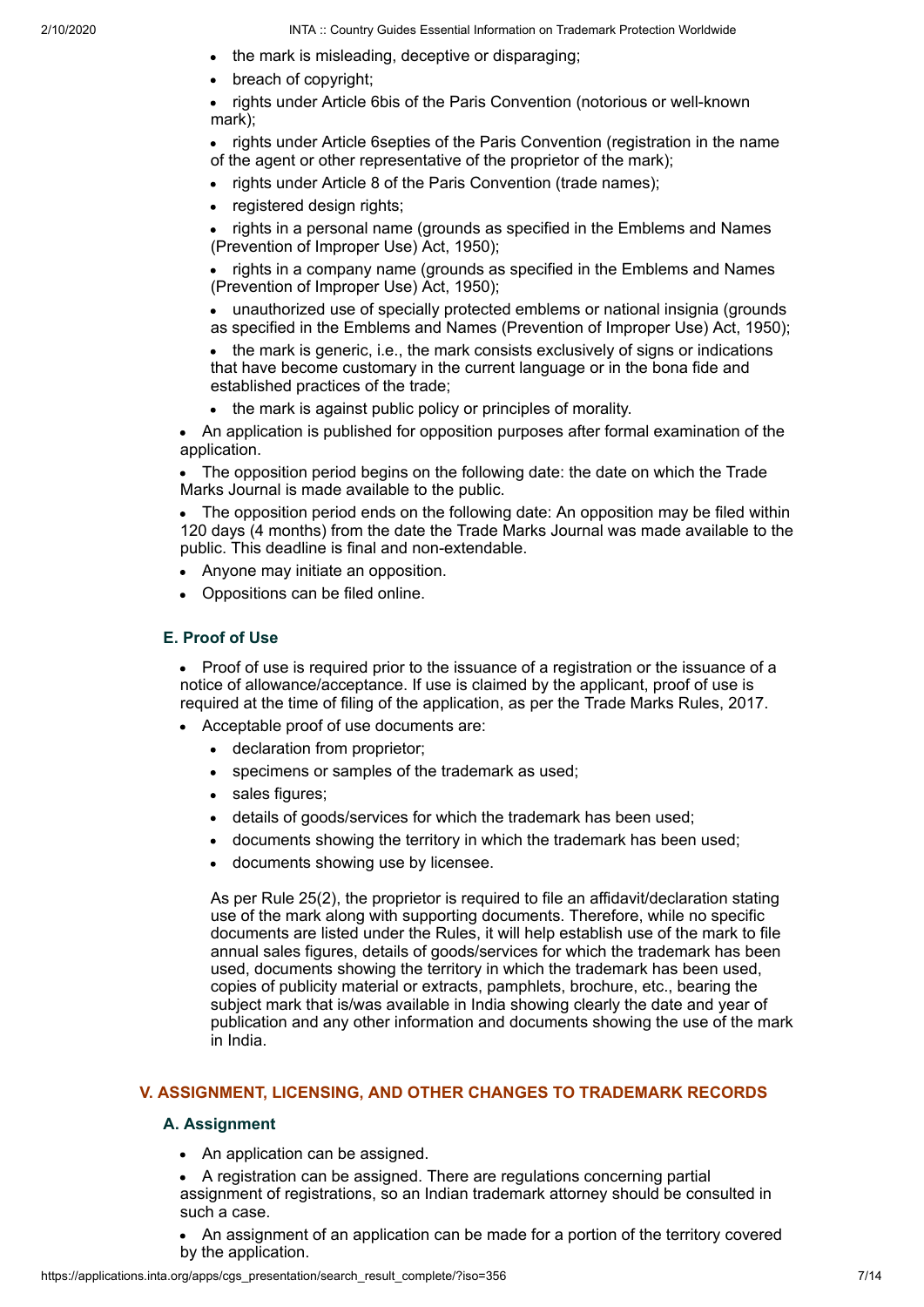• An assignment of a registration can be made for a portion of the territory covered by the registration.

An assignment of an application can be for some or all of the goods or services listed in the application.

An assignment of a registration can be for some or all of the goods or services listed in the registration.

Goodwill need not be included in an assignment of an application.

Goodwill need not be included in an assignment of a registration. The assignment deed, however, must categorically state whether the assignment is with or without goodwill.

- An assignment document for an application requires:
	- name of assignor:
	- address of assignor;
	- citizenship of assignor;
	- name of assignee;
	- address of assignee;
	- citizenship of assignee;
	- details of the trademark being assigned;
	- goods and services being assigned (where the assignment is only for some of the goods/services covered under the trademark(s));

territory being assigned (In cases where an assignment is restricted to a certain territory, the extent of the same must be clearly outlined.);

- effective date of the assignment;  $\bullet$
- signature by assignor;
- signature by assignee;
- consideration (either actual or nominal) (Receipt of consideration must be acknowledged by the assignor.).
- An assignment document for a registration requires:
	- name of assignor;  $\bullet$
	- address of assignor;
	- citizenship of assignor;
	- name of assignee;
	- address of assignee;
	- citizenship of assignee;
	- details of the trademark being assigned;

goods and services being assigned (Where the assignment is only for some of the goods/services covered under the trademark(s), the goods and services being assigned must be set out clearly.);

• territory being assigned (In cases where an assignment is restricted to a certain territory, the extent of the same must be clearly defined.);

- effective date of the assignment;
- signature by assignor;
- signature by assignee;  $\bullet$

consideration (either actual or nominal) (Consideration paid must be acknowledged by the assignor.).

Legal verification of a written assignment document for an application is not required. However, if the document is not original, then a certified copy would be required.

Legal verification of a written assignment document for a registration is not required. However, if the document is not original, then a certified copy would be required.

An assignment of an application must be recorded to be effective. In order to prove title to a mark in any legal proceeding, it is imperative to record the assignment at the Trade Marks Registry.

An assignment of a registration must be recorded to be effective. In order to prove title to a mark in any legal proceeding, it is imperative to record the assignment at the Trade Marks Registry.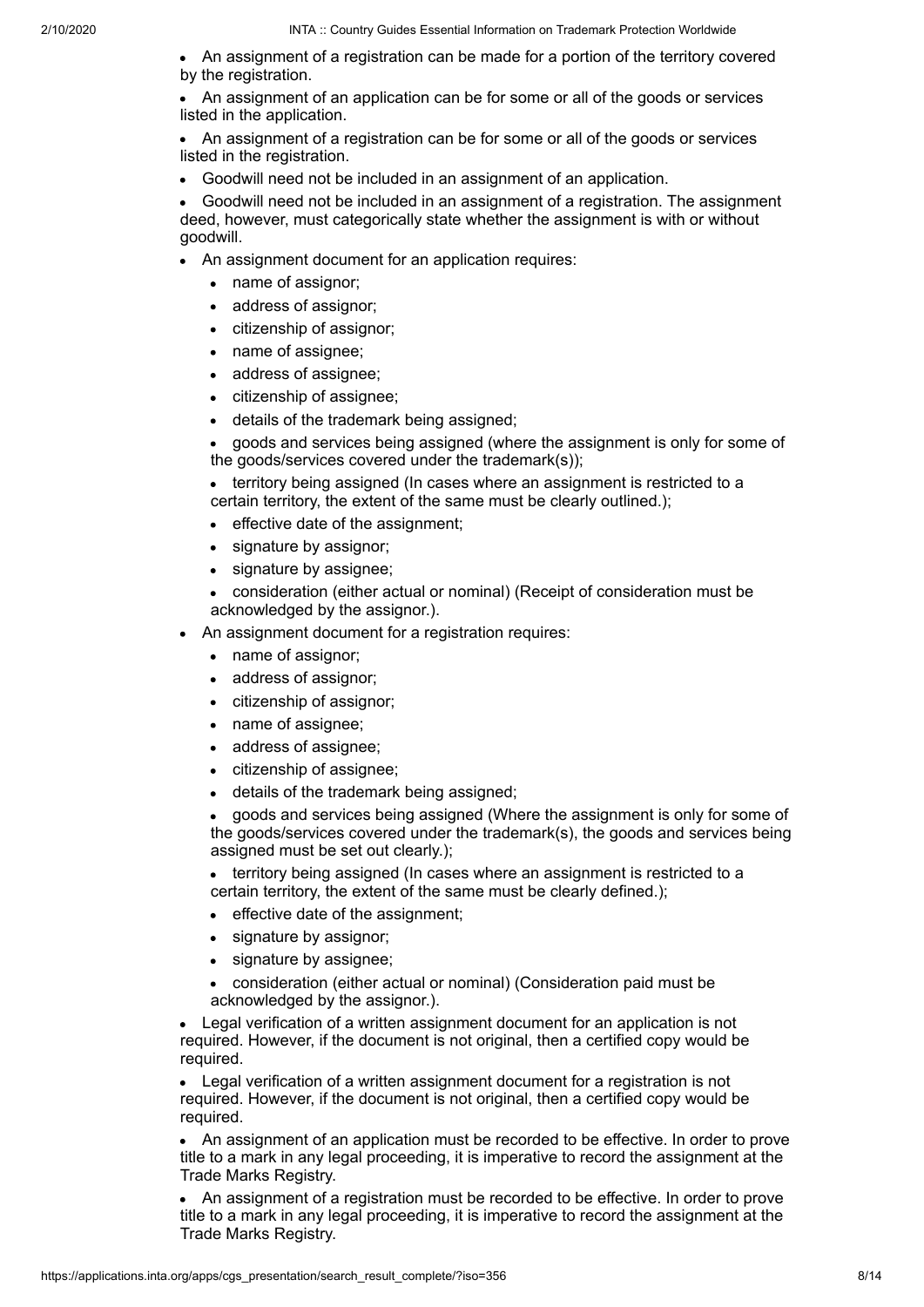## **B. Licensing**

An application can be licensed. Such a license, however, cannot be recorded at the Trade Marks Registry. Only a license in respect of a registered trademark can be recorded. The licensor should, however, exercise control over the quality of the products made and sold by the licensee.

A registration can be licensed. The licensor should, however, exercise control over the quality of the products made and sold by the licensee.

In this jurisdiction, recordation of a registered trademark user (as opposed to recordation of a licensee) is the sole means of registering the rights of another to use the mark.

A license of an application can be made for a portion of the territory covered by the application.

A license of a registration can be made for a portion of the territory covered by the registration.

A license of an application can be for some or all of the goods or services listed in the application.

A license of a registration can be for some or all of the goods or services listed in the registration.

A license of an application can be exclusive (only one licensee, with the owner excluded).

A license of an application can be sole (only one licensee and the owner).

A license of an application can be non-exclusive (multiple licensees and the owner).

A license of a registration can be exclusive (only one licensee, with the owner excluded).

- A license of a registration can be sole (only one licensee and the owner).
- A license of a registration can be non-exclusive (multiple licensees and the owner).
- Use by a related company of a mark that is the subject of an application must be licensed.
- Use by a related company of a registered mark must be licensed.
- A license of an application can be made with a time limitation.
- A license of a registration can be made with or without a time limitation.
- A license document for an application requires:
	- name of licensor;
	- address of licensor;
	- citizenship of licensor;
	- name of licensee;
	- address of licensee;
	- citizenship of licensee;
	- details of the trademark to be licensed;
	- goods and services being licensed;
	- commencement date of the license;
	- term of the license;
	- territory of the license;
	- quality control provisions;
	- signature by licensor;
	- signature by licensee;

express permission to sublicense, if appropriate (the precise relationship between the licensor and the licensee; conditions/restrictions proposed vis-à-vis the characteristics of the goods or services or the mode or place of the permitted user, such as quality control measures; clear acknowledgement of the proprietorship of the mark by the licensee and that the mark is being used by it only in its capacity as a licensee; terms of royalty and other remuneration payable to the proprietor for the permitted use of the mark; termination clause).

- A license document for a registration requires:
	- name of licensor;
	- address of licensor;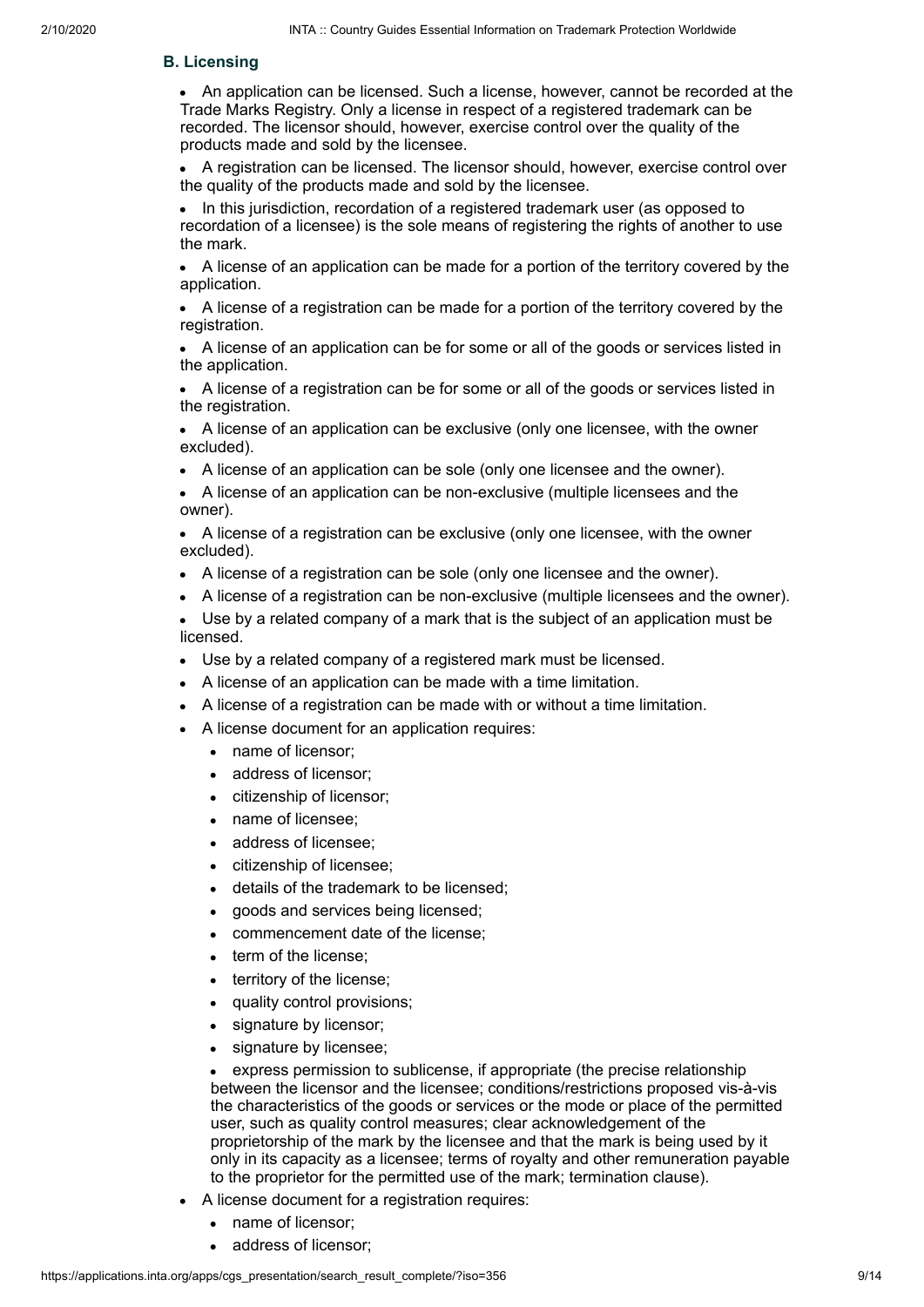- citizenship of licensor;
- name of licensee;
- address of licensee;
- citizenship of licensee;
- details of the trademark to be licensed;
- goods and services being licensed;
- commencement date of the license;
- term of the license:
- if the license has no limitation of time, a statement so indicating;
- territory of the license;
- quality control provisions;  $\bullet$
- simple signature by licensor (see below for execution requirements);  $\bullet$
- simple signature by licensee (see below for execution requirements).

Legal verification of a written agreement to license an application is not required. In cases where the document is not original, a certified copy must be furnished.

- Recordation of a license of an application is not permitted.
- A license of a registration need not be recorded, but recordation could help in enforcement, to demonstrate use of the mark.
- The license for a renewed registration need not be re-recorded.
- Legal verification of a written agreement to license a registration is not required. In cases where the document is not original, a certified copy must be furnished.

## **C. Other Changes to Trademark Records**

- The requirements for the recordal of name changes, mergers, and other important corporate updates on trademark records are as follows:
	- power of attorney, without further formalities;
	- deed of assignment, without further formalities;
	- certificate of proof of change of name, without further formalities;
	- certificate of merger, without further formalities.
- The requirements regarding the recordal of updated addresses on trademark records are as follows:
	- power of attorney:
	- document evidencing change of address.
- Recording a lien against trademark records is not possible.

## **VI. REGISTRATION**

## **A. Requirements**

- A fee is not required for issuance of the registration.
- The following documentation is required for issuance of the registration:
	- none.

## **B. Rights**

- The following rights are established by registration:
	- the exclusive right to use the registered trademark;
	- the right to sue for infringement against confusingly similar third-party trademark use;
	- the right to license third parties to use the trademark;  $\bullet$
	- the right to apply for seizure by customs authorities of counterfeit goods being imported into this jurisdiction.

Please note: Oppositions and cancellation actions can be filed irrespective of whether the mark is registered.

The Roman alphabet is not used to represent the official language(s) of this jurisdiction.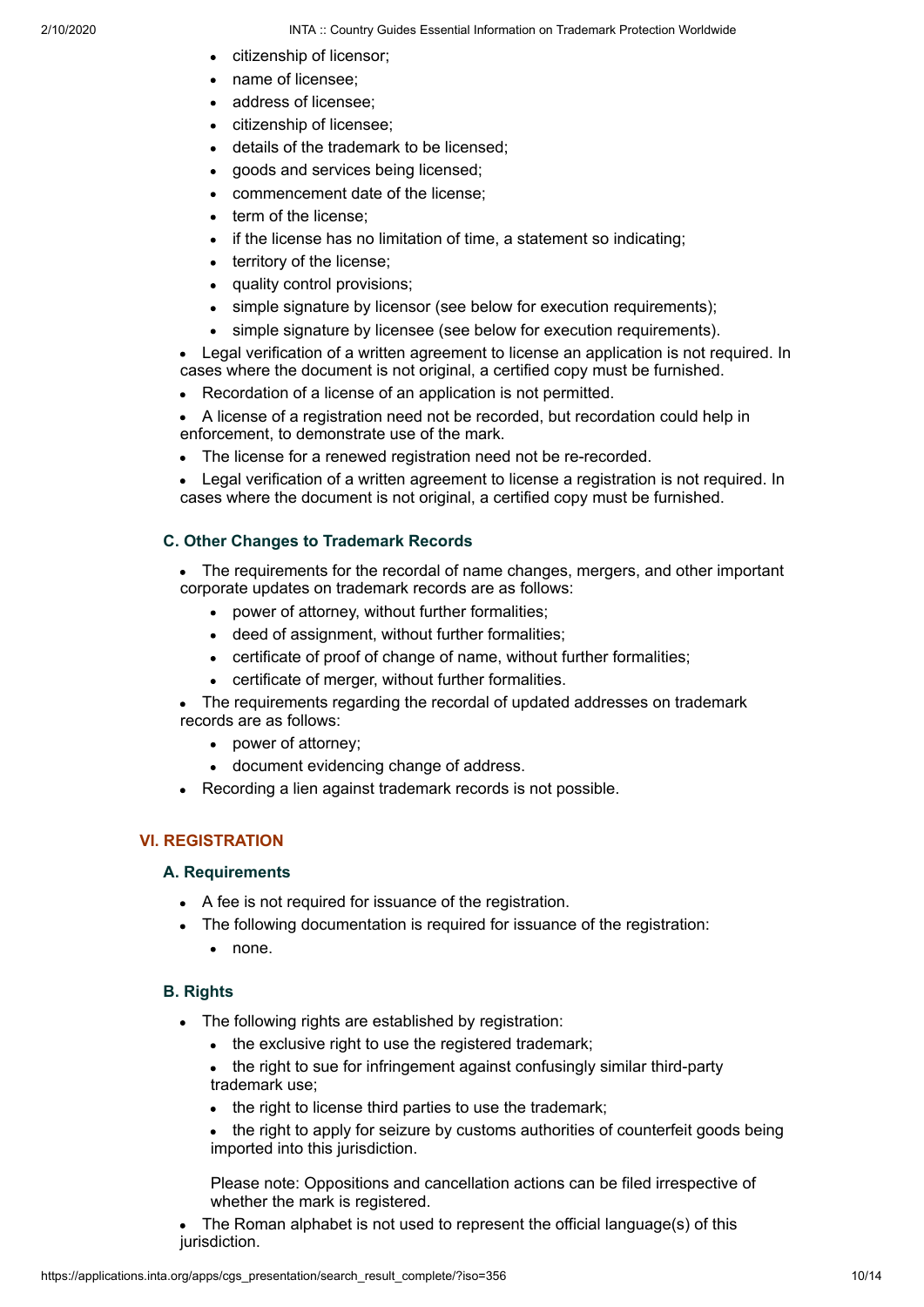Registration of a mark in the Roman alphabet is sufficient to protect the  $\bullet$ transliterated version of that mark; the transliterated version need not be registered separately.

A trademark becomes incontestable, that is, the validity of the registration cannot be challenged, at the following time:

- never. A trademark registration is prima facie proof of ownership; however, the same can be challenged by a third party at any stage on various grounds.
- The territorial limit of registration is: India.

## **C. Term**

- The initial term of a registration is:
	- $\bullet$  10 years.
- The beginning of the term of a registration is calculated from:

• the application date. Although mired in controversy in the case of priority applications, the Trade Marks Act, 1999 provides that the 10-year term of registration will run from the date of priority.

#### **D. Marking Requirements**

Marking is not compulsory for registered trademarks, but is advisable because: it gives proper notice to other parties and deters them from copying/using similar marks. The registration number or the ® symbol for registered marks and the letters "TM" for unregistered marks should be marked on or associated with the goods. However, it is a punishable offense to misrepresent that a mark is registered.

Any marking should be in the form(s) mentioned below. Please consult a local trademark attorney in case of doubt.

- TM;
- ®.  $\bullet$
- The use of ® is legally recognized.

The legal consequences of false or misleading marking are: imprisonment for a term that may extend to three years, or a fine, or both.

## **VII. POST-REGISTRATION**

#### **A. Use Requirements**

Attack on the ground of non-use is available.

To avoid being attacked on the ground of non-use, a trademark must be used within the following period of time: five years and three months from the "sealing date." Under Indian law, upon registration, the date of application (filing) of a trademark is deemed to be the date of registration. Accordingly, the period of time is to be calculated not from the registration date but from the date on which the trademark is entered on the Registry's records as a "registered trademark," that is, the sealing date.

- To satisfy the use requirement, the amount of use:
	- $\bullet$  can be minimal.
- Use of the trademark must occur in:
	- this jurisdiction. However, if a trademark is affixed on goods meant solely for export, it is considered use of the trademark in India.

The consequences of a trademark's not being used are as follows: It can be canceled if a third party brings an action for cancellation on the ground of non-use. It will not be "struck off" the Register suo moto.

Periodic statements of use or other mandatory filings by the trademark owner setting forth use of the trademark are not required.

An action for non-use of a trademark can be brought by: any "aggrieved person," that is, a person whose position will be prejudiced on account of the mark's remaining on the Register.

- Non-use can be excused under the following circumstances:
	- import restrictions;  $\bullet$
	- other government policies;